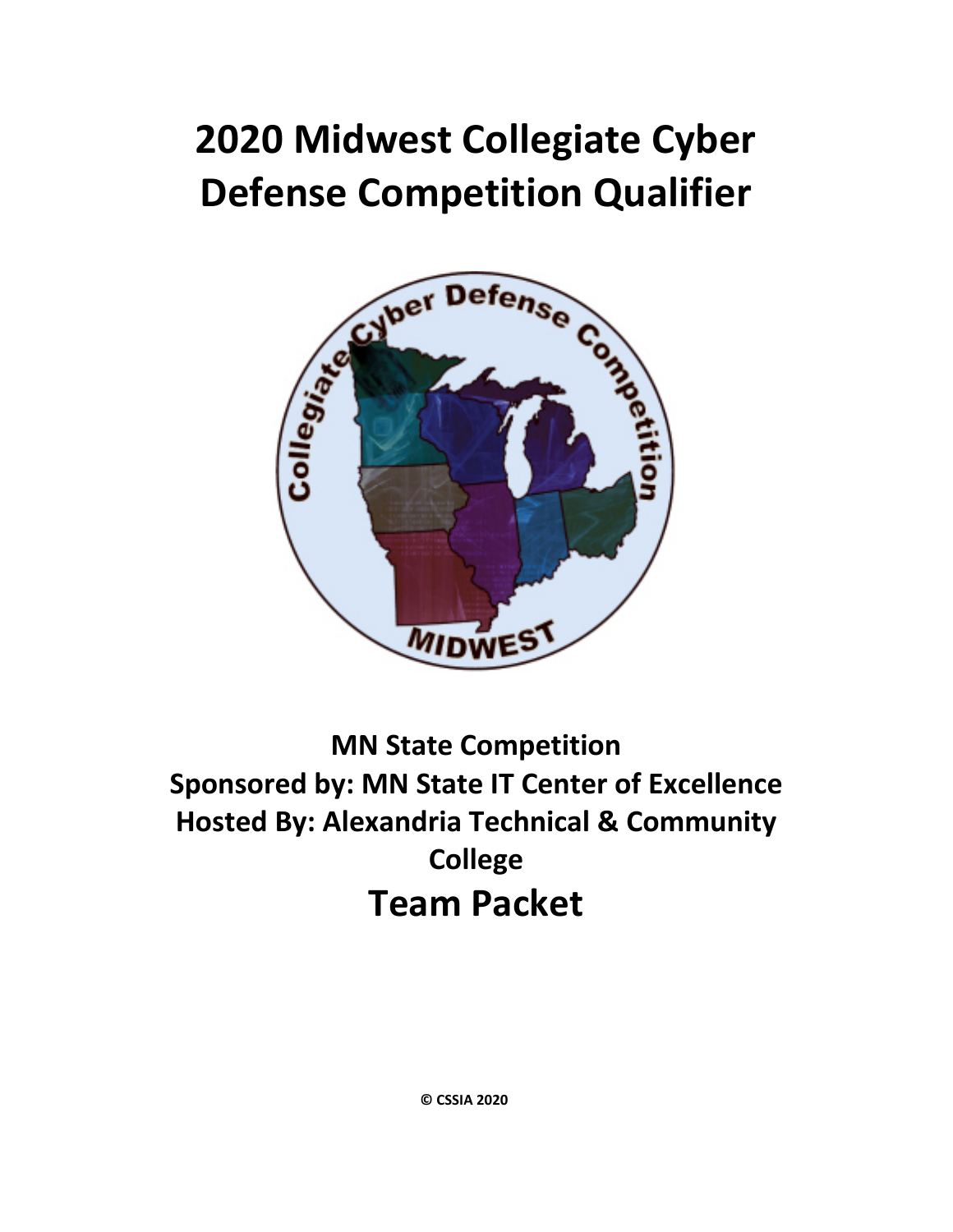## **Table of Contents**

### **Contents**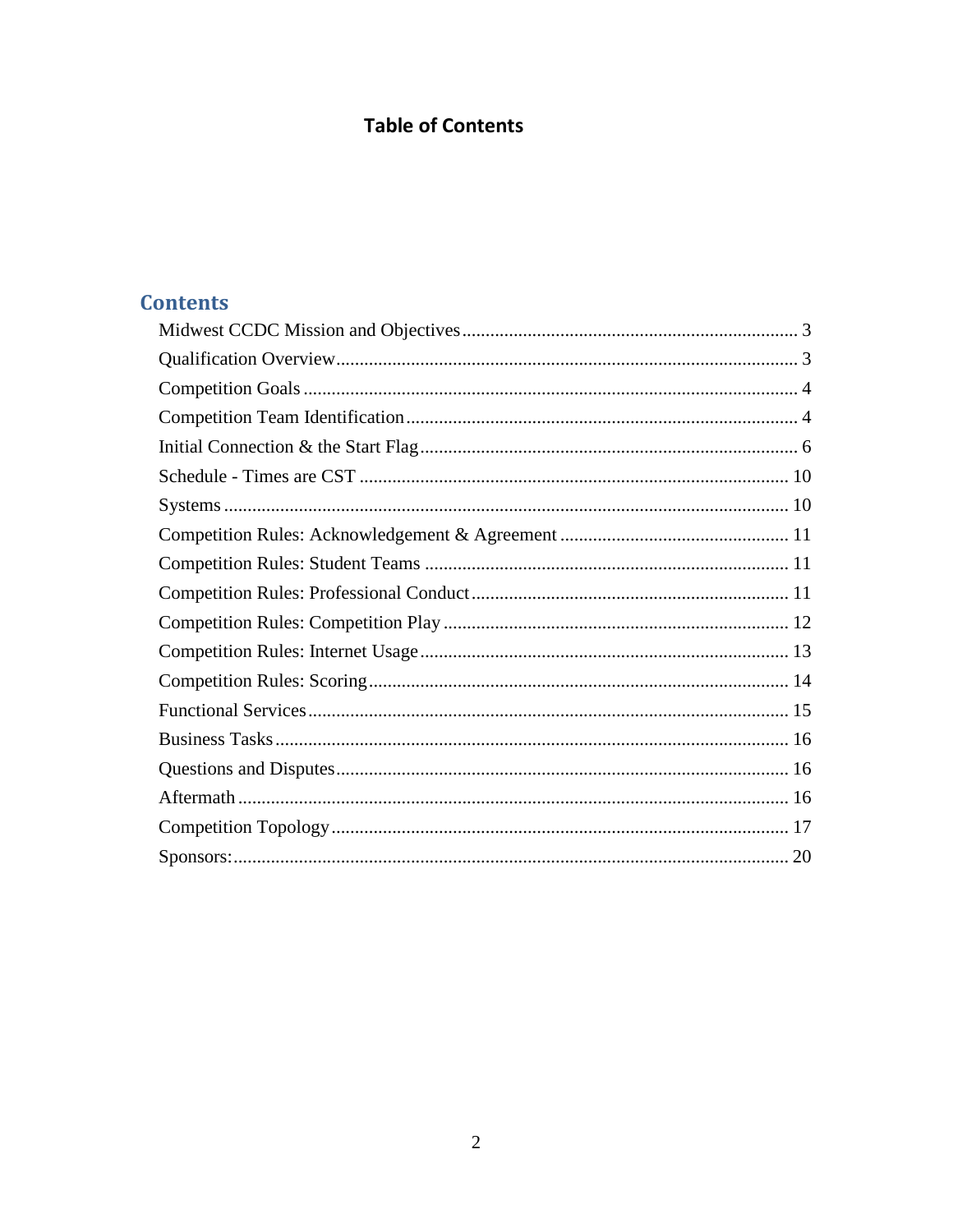#### <span id="page-2-0"></span>**Midwest CCDC Mission and Objectives**

The Midwest Collegiate Cyber Defense Competition (CCDC) provides an opportunity for qualified educational institutions in the Midwest to compete, and is part of a national organization (see www.nationalccdc.org) to provide a unified approach across nine regions of the country. Qualified educational institutions include those with information assurance or computer security curricula. The Midwest Collegiate Cyber Defense Competition is designed to provide a controlled competitive environment that will permit each participating institution to assess their students' depth of understanding and operational competency in managing the challenges inherent in protecting an enterprise network infrastructure and business information systems.

#### <span id="page-2-1"></span>**Qualification Overview**

The Midwest Collegiate Cyber Defence Competition Qualifier (MWCCDCQ) is managed by CSSIA, the Center for Systems Security and Information Assurance. The competition is designed to test each student team's ability to secure a networked computer system while maintaining standard business functionality. The scenario involves team members simulating a group of employees from an IT service company that will initiate administration of an IT infrastructure. The teams are expected to manage the computer network, keep it operational, and prevent unauthorized access. Each team will be expected to maintain and provide public services: a web site, a secure web site, an email server, a database server, an online curriculum server, and workstations used by simulated sales, marketing, and research staff as per company policy and mission. Each team will start the competition with a set of identically configured systems.

The objective of the competition is to measure a team's ability to maintain secure computer network operations in a simulated business environment. This is not just a technical competition, but also one built upon the foundation of business operations, policy, and procedures. A technical success that adversely impacts the business operation will result in a lower score as will a business success which results in security weaknesses.

Student teams will be scored on the basis of their ability to detect and respond to outside threats, including cyber-attack while maintaining availability of existing network services such as mail servers and web servers, respond to business requests such as the addition or removal of additional services, and balance security against varying business needs.

Qualifying teams from the 2020 MWCCDQC will have the opportunity to participate in the 2020 Erich J. Spengler Midwest Regional CCDC, March 13-14, 2020 hosted at Moraine Valley Community College.

A team qualifies to compete in the Erich J. Spengler Midwest Regional CCDC if they win their respective MW State CCDC Qualification competition, as long as there are at least two teams competing from their state. Multistate qualification CCDC competitions pick first place teams per state for regional eligibility regardless of actual placement. The Erich J. Spengler Midwest Regional CCDC can support up to ten teams, so there is room for the addition of at least one wildcard team. A MW Wildcard CCDC event on February 29, 2020 will occur comprised of all second place teams, together with any single state participants. Winners of the MW Wildcard CCDC will be selected in order to obtain ten teams for the Erich J. Spengler MW regional CCDC.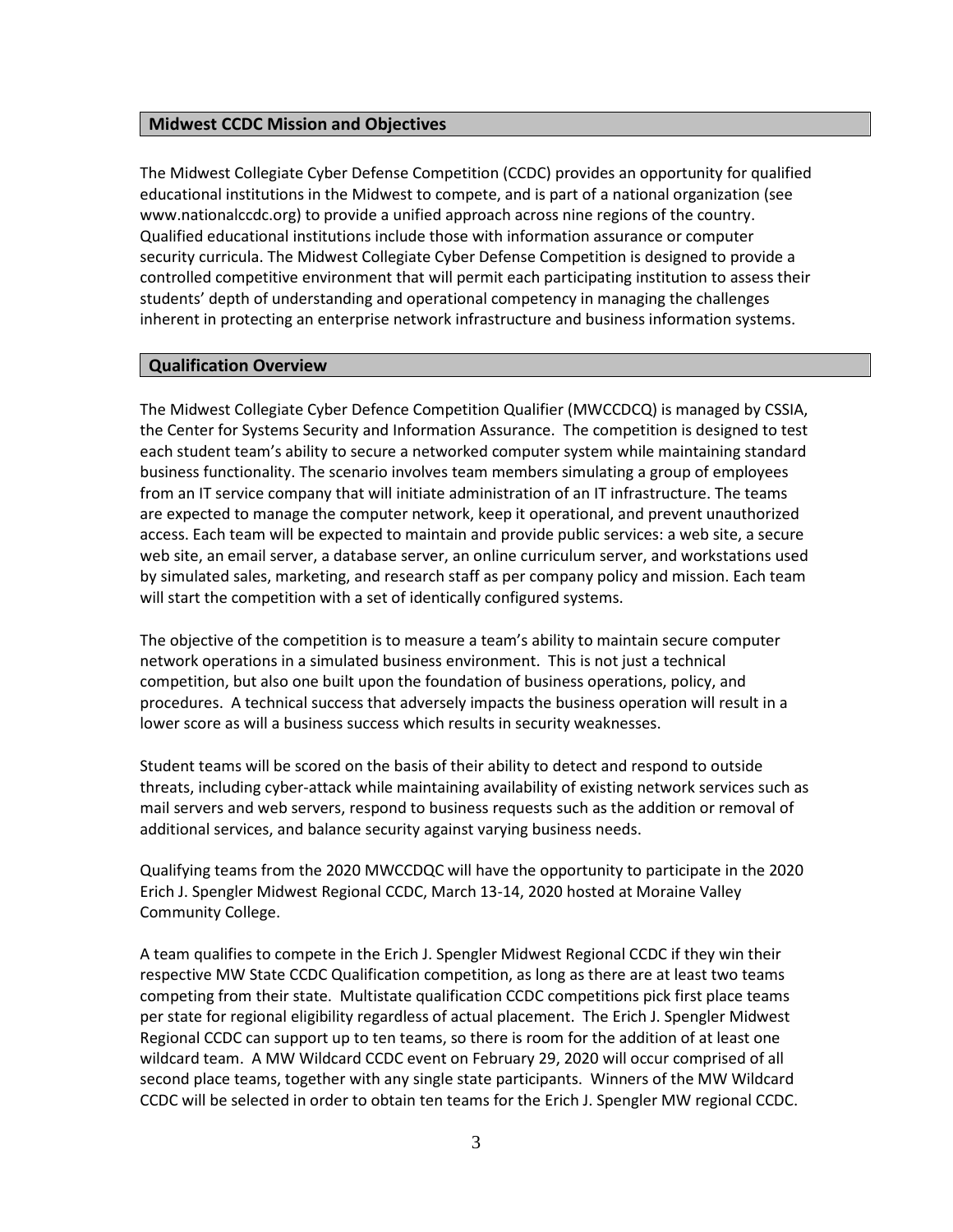#### <span id="page-3-0"></span>**Competition Goals**

- 1. To promote fair and equitable standards for cyber defense and technology based competitions that can be recognized by industry
- 2. To evaluate the defensive and responsive skills of each team under exact hardware, software application, and operating system configurations using a joint academic and industry rating scale
- 3. To demonstrate the effectiveness of each participating institution's academic security program
- 4. To be executed by a preponderance of industry professionals
- 5. To have industry recognition, participation and acceptance of each competition
- 6. To rate the effectiveness of each competition against a predefined standard of competition rules
- 7. To provide a cooperative and competitive atmosphere among industry partners and academia in the area of cyber defense education
- 8. To provide recognition for participating teams
- 9. To increase public awareness of academic and industry efforts in the area of cyber defense education

#### <span id="page-3-1"></span>**Competition Team Identification**

**Blue Team** - student team representing a specific academic institution or major campus competing in this competition; Each team must submit a roster of up to 12 competitors to the Competition Manager. Each competition team may consist of up to eight (8) members chosen from the submitted roster. The remainder of the roster is for substitution in the event a member of the active competition team cannot compete. Substitution in the competition team requires approval from the Competition Manager.

- Members and advisor sign a participation safety agreement if teams compete anywhere other than their academic institution
- Members and advisor sign a photo release document where applicable
- have completed a minimum of one semester in the participating institution's networking or security curriculum
- Students should maintain a full time status at the time the competition is conducted.
- National rules apply[; www.nationalccdc.org](http://www.nationalccdc.org/)
- **Red Team** Professional network penetration testers from industry approved by the competition director and industry representatives
	- Scan and map the network of each competition team
	- Attempt to penetrate the defensive capabilities of each Blue Team network and modify any acquired environment
	- Assess the security of each Blue Team network
	- Attempt to capture specific files on targeted devices of each Blue Team network
	- Attempt to leave specific files on targeted devices of each Blue Team network
	- Follow rules of engagement for the competition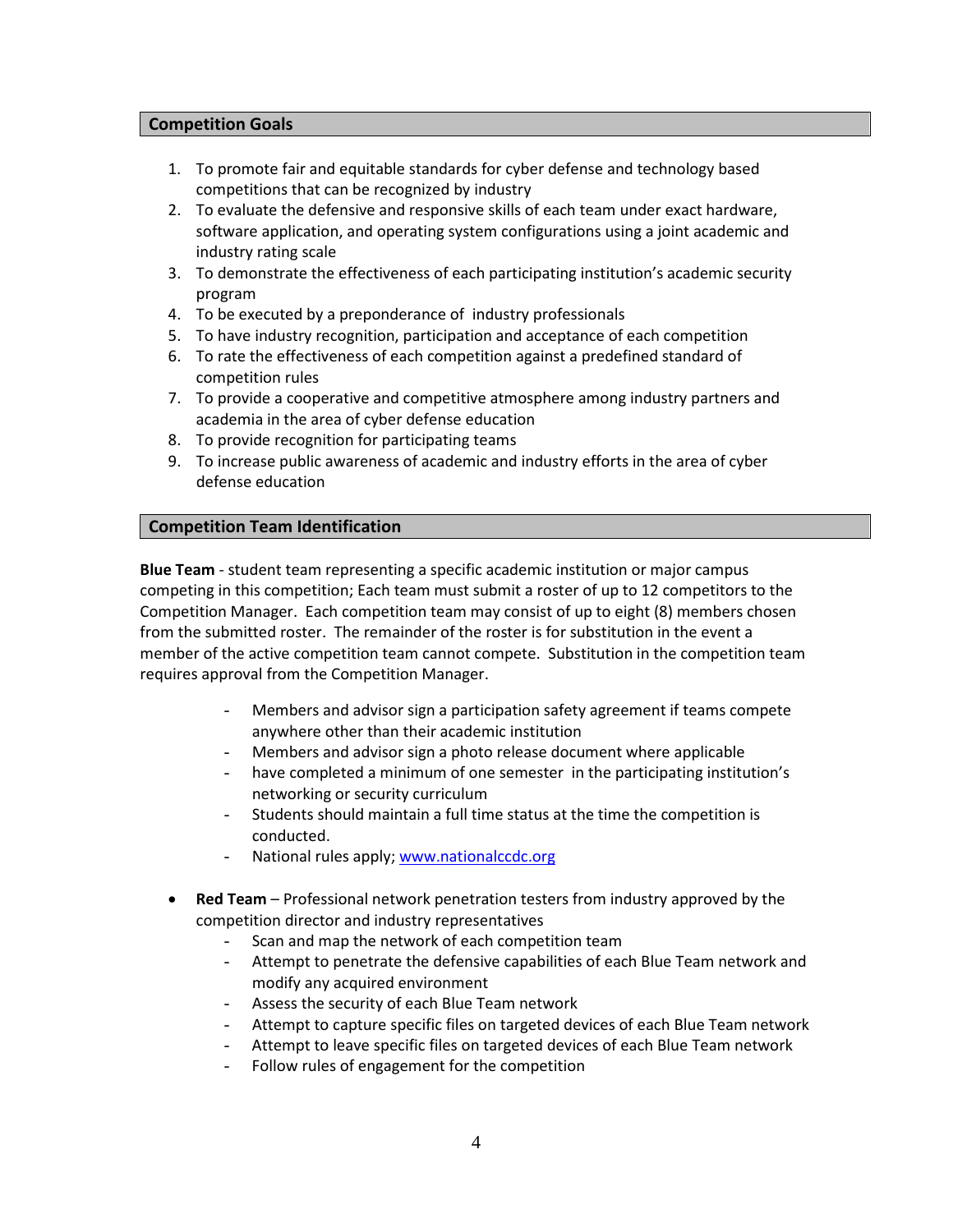• **White Team** – Representatives from industry who serve as competition judges, remote site judges, room monitors and security enforcement in the various competition rooms.

Each team competing remotely from their academic institution must have a remote site judge on site, present during most active times of the competition.

Judges will assess the competition team's ability to maintain their network and service availability based upon a business inject and a scoring instrument, delivering inject scenarios, scoring of injects, creating log entries, securing log files, issuing or controlling the timing of injects, etc. White Team members present in the competition room will assist judges by observing teams, confirming proper inject completion, report issues, and assure compliance of rules and guidelines.

- **Chief Judge:**
	- Serves as the final authority on scoring decisions or issues relating to equity or fairness of events or activities
	- Cannot be from any institution that has a competing Blue team or have any interest in any team outcome
	- Ideally, should be a representative from industry or law enforcement
	- Final authority of all judging decisions, including assessment of final scores and winners of the competition
- **Gold Team** Comprised of the Competition Manager, the host site Chief Administrator, as well as representatives from industry and academia who make up the administration team both in planning and during the exercises. Responsibilities include, but are not limited to,
	- Administration and staffing of the cyber defense competition
	- Works with industry partners to orchestrate the event
	- Along with Industry White Team approves the Chief Judge
	- Has the authority to dismiss any team, team member, or visitor for violation of competition rules, inappropriate or unprofessional conduct
	- Makes provision for awards and recognition
	- Manages debrief to teams subsequent to the conclusion of the competition
	- If teams travel to another site, the Gold Team manages activities such as:
		- **Greet people**
		- **•** Organize food
		- Assist in setting up the competition
		- **Assist with hotel / travel arrangements**
- **Green Team**  Tech support and hospitality assists with any technical needs necessary to maintain the integrity of the competition. Assists with ancillary functions – greeters, food service, local directions.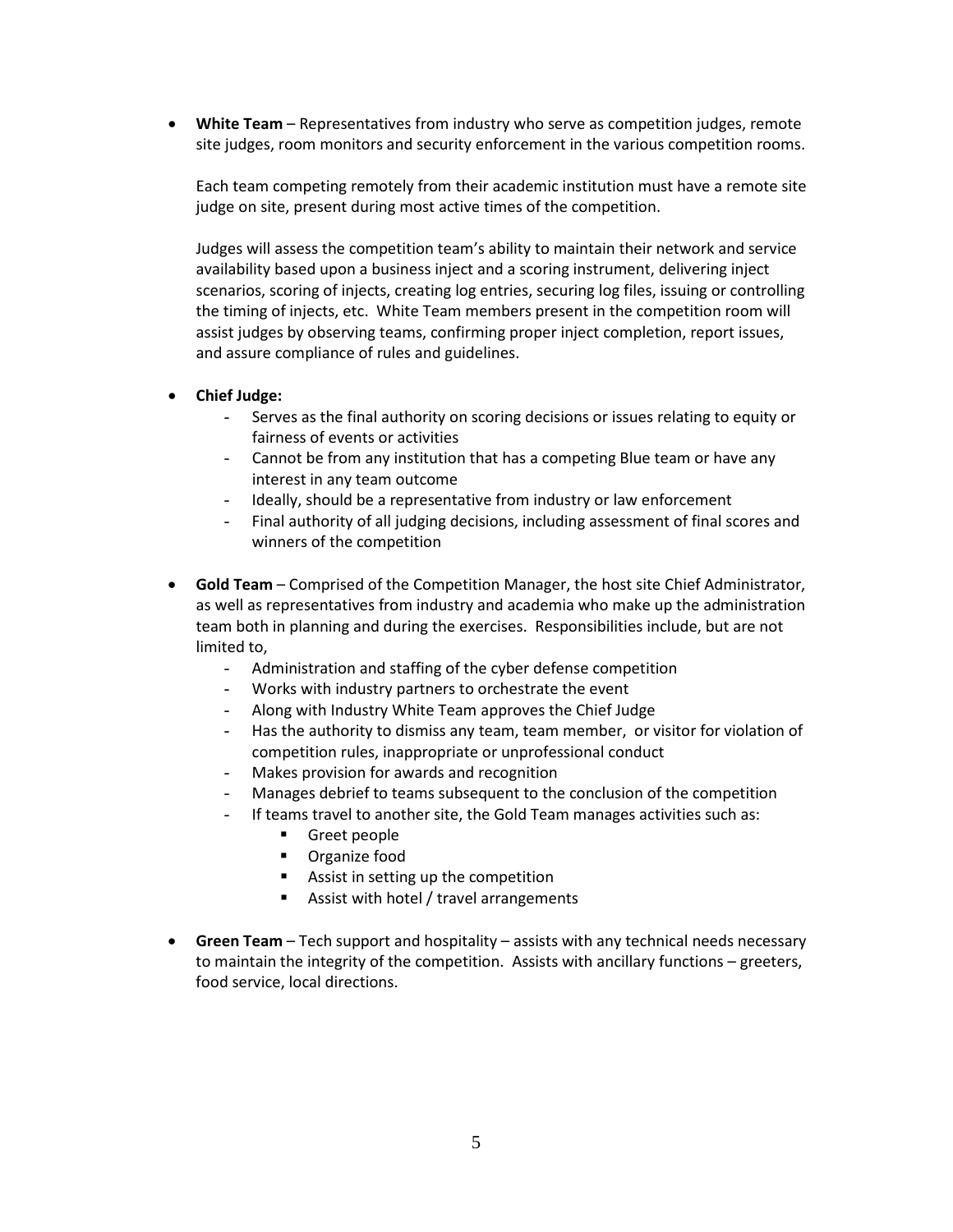#### <span id="page-5-0"></span>**Initial Connection & the Start Flag**

Using a NETLAB+™ VE powered Cyber Stadium to compete is simple and straightforward. There are two separate systems that are used which interact to provide the services and communication necessary to meet the goals of the CCDC.

System 1 - ISE (Inject Scoring System)/Team Portal - This system is totally separate from the competition environment and is used by Blue Teams to display current services, as viewed by the indigenous scoring engine, communicate to the White Team, and receive inject tasks and notifications.

This system is accessed via a browser,

#### **ccdcadmin1.morainevalley.edu**

Note that CSSIA supports additional ISE/Team Portals,

**ccdcadmin2.morainevalley.edu ccdcadmin3.morainevalley.edu ccdcadmin4.morainevalley.edu**

Follow the instructions from your competition manager for the specific ISE/Team Portal that will be used for your CCDC qualification event.

| $\leftarrow$ $\rightarrow$ C                                                          | ← ccdcadmin1.morainevalley.edu                                                                     |
|---------------------------------------------------------------------------------------|----------------------------------------------------------------------------------------------------|
|                                                                                       | <b>Inject Scoring Engine 3.8</b>                                                                   |
| <b>Navigation</b><br>• Dashboard<br>· System Time: Wed, 05<br>Dec 2012 04:02:20 +0000 | Welcome to the Collegiate Cyber Defense Competition Scoring Engine.<br>Please sign in to continue. |
| <b>User login</b><br>Username: *                                                      |                                                                                                    |
| Password:*<br>Log in<br>• Request new password                                        |                                                                                                    |

**Students should login to the ISE first.** There is one account per team that may be used to connect to the ISE where multiple logins using the same account is permissible. The accounts are,

team1, team2, team3, ……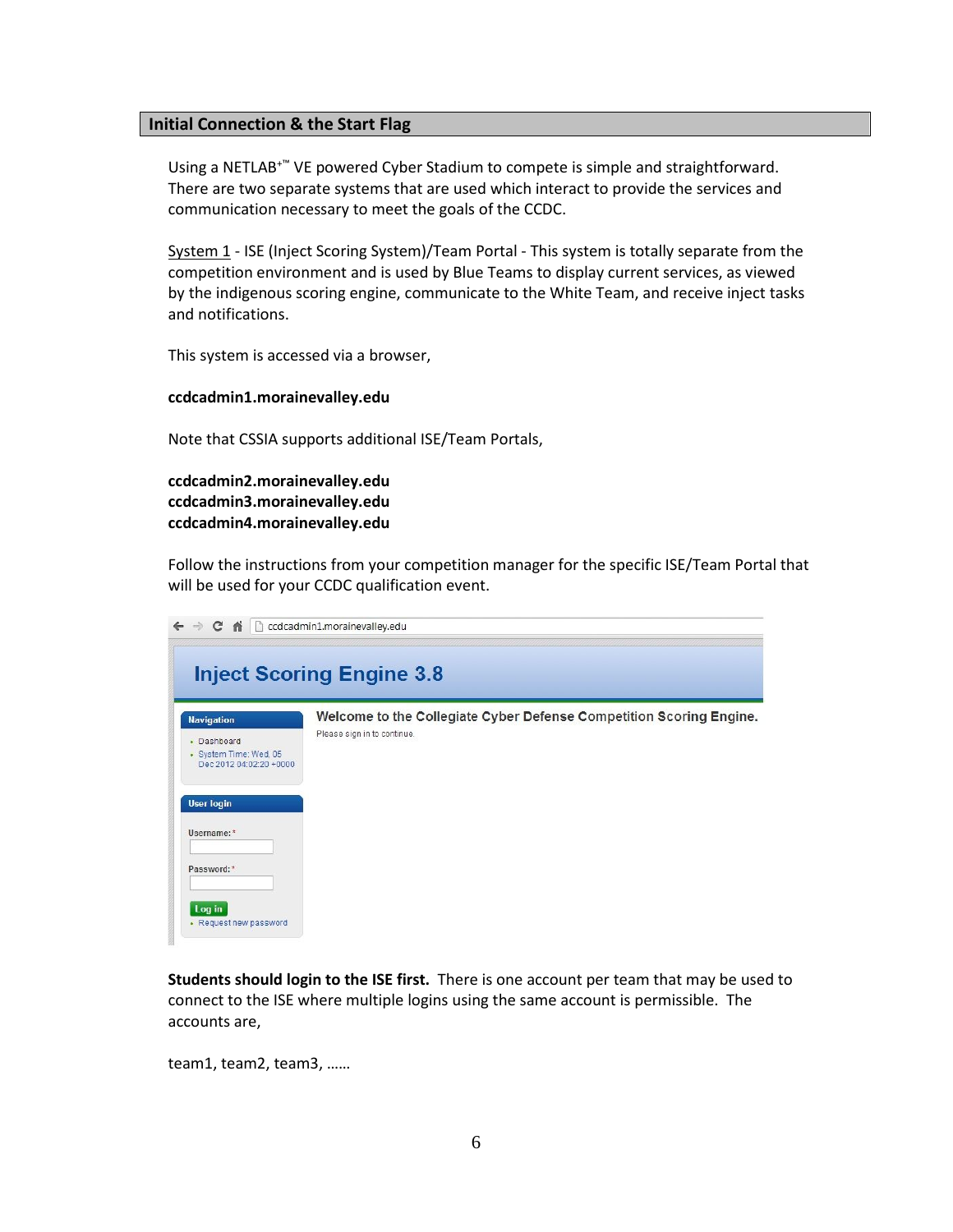The team password required to access the ISE is distributed, along with team assignment, by a competition manager prior to the scheduled start of the competition. When first connecting to the ISE, a member of the team should check for an initial inject task, usually identified as "Welcome" or something similar. The task simply requests a response back to the competition judges, signaling that access to the ISE has been successful, and that the responding team is ready to compete.

Once the competition judges have verified that all teams are ready to compete, or have provided ample time to respond, the competition judges will release a second inject, providing the team password (applicable to all accounts for a particular team) required to access,

System 2 - The NETLAB+™ VE Competition Stadium system used to access and manage the competition network. This too is accessed via a browser,

#### **ccdc.cit.morainevalley.edu**

Client requirements for the Blue Team workstations must conform to NDG guidelines. See, http://www.netdevgroup.com/products/requirements/ >> Supported Clients

Generally the client requirements are easily met with simple browser. The bandwidth requirement is 256 kb/s up and down per client minimum. Ports 80, 443 must be allowed outbound. A 10 Mb/s minimum synchronous service is recommended. **It is the responsibility of each participating school to assure that client requirements are met, and that proper internet service is provided.** 

The Competition Stadium login screen is shown below.

| ccdc.cit.morainevalley.edu                                                      |
|---------------------------------------------------------------------------------|
| <b>Username</b>                                                                 |
|                                                                                 |
| <b>A</b> Password                                                               |
| Login                                                                           |
|                                                                                 |
|                                                                                 |
| CSSIA Virtualization Center                                                     |
| ccdc<br>Moraine Valley<br>Community College                                     |
| Powered by NDG NETLAB+ <sup>®</sup> Copyright © Network Development Group, Inc. |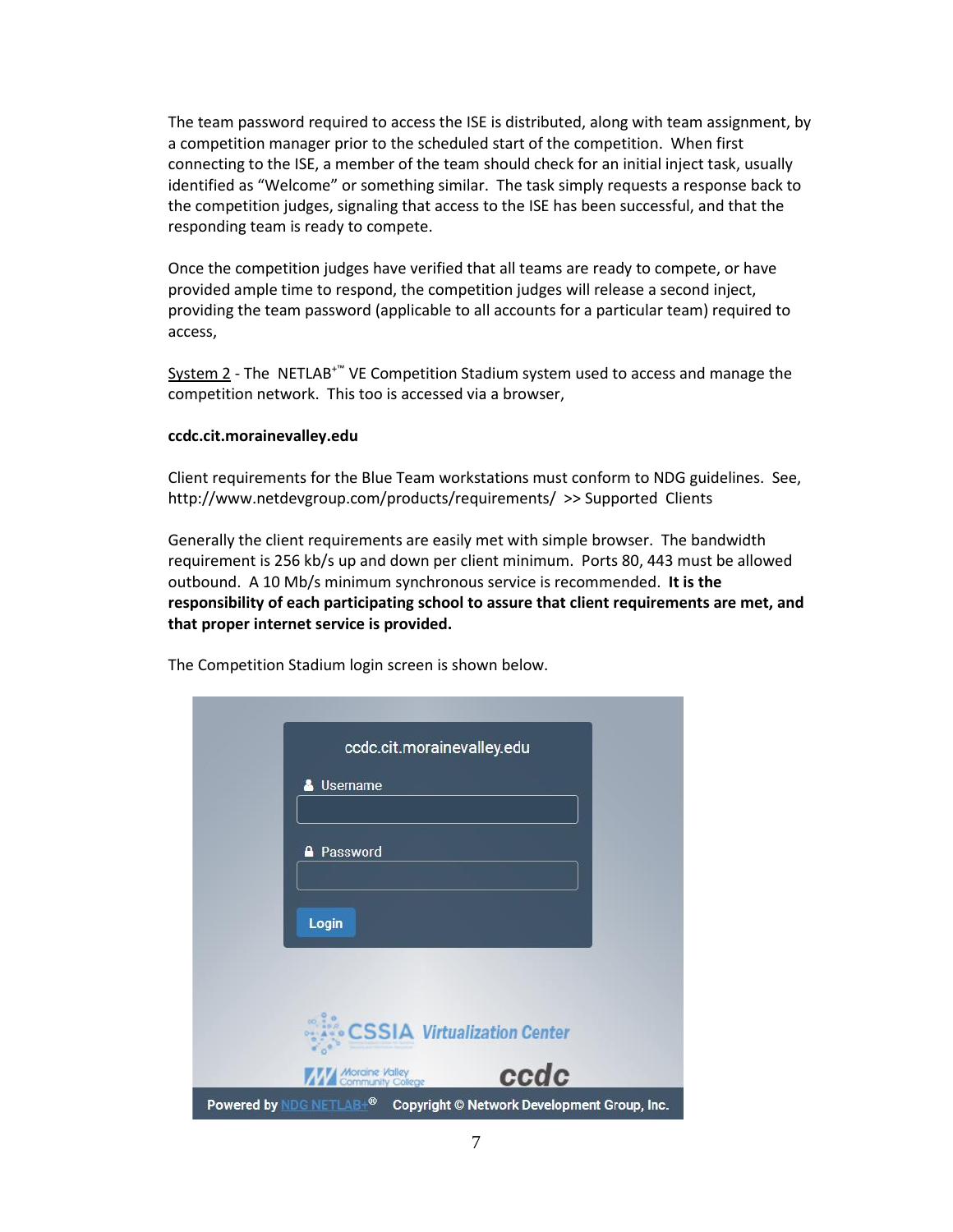There are eight accounts per team that may be used to connect to the Cyber Competition Stadium. For team1 they are,

v1u1, v1u2, v1u3, …., v1u8

Accounts for other teams follow the same pattern. For team2 the accounts are,

v2u1, ….

**Note that teams initially only have access to the ISE/Team Portal.** Team assignments are issued prior to the event so the proper accounts are known. The password needed to access the Competition Stadium is issued by the ISE via an inject to inform teams of their initial password applicable for all team accounts.

Once authenticated you will be asked to change your password and confirm a few details regarding your profile. Remember your new password! Subsequently you should see a lab reservation for your competition network, similar to the following:

| ID  | Date/Time                                                                   | <b>Description</b>                                                      | Pod                                                   |
|-----|-----------------------------------------------------------------------------|-------------------------------------------------------------------------|-------------------------------------------------------|
| 562 | 2018-11-06 08:55<br>2018-11-08 00:30<br>1 days, 3 hrs., 17 mins.<br>$\odot$ | Class: 2019 CCDC State<br>Lab: Lab 0 (no VLANs) passwords<br>Type: Team | <b>CCDC State Team 10</b><br>CCDC<br><b>State Pod</b> |
|     | Enter Lab O                                                                 | Team: J                                                                 |                                                       |

Each team member can click on 'ENTER LAB' for their respective lab/pod reservation to gain access to their competition network. The competition network topology, shown later in this document, should be clearly visible. To access individual VMs simply click on the respective VM name at the top of the screen.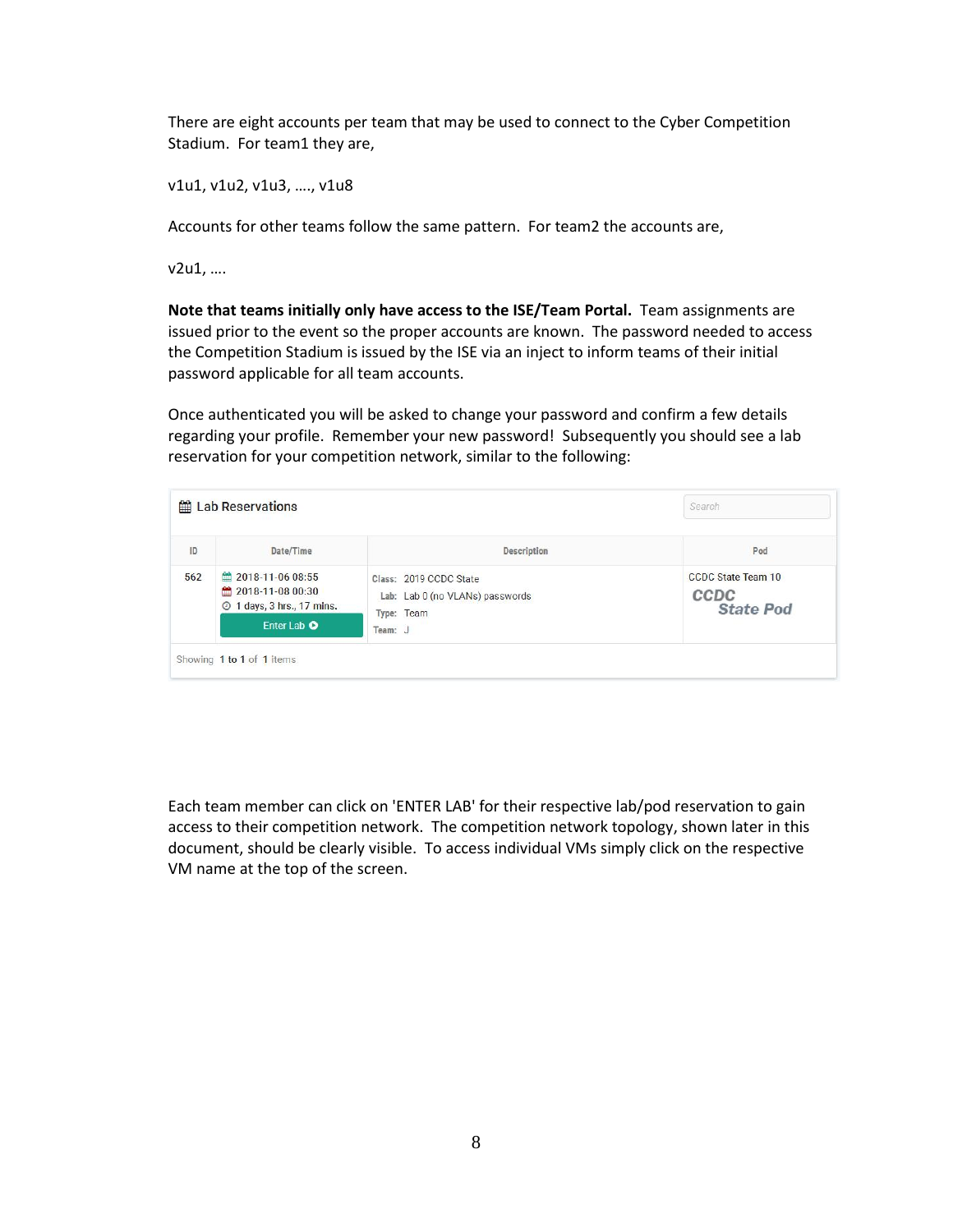| ccdc |                                                                                                                                 |  |  |  | K Home Pod ▼ |                                                                                                                  |  |                                    |  |
|------|---------------------------------------------------------------------------------------------------------------------------------|--|--|--|--------------|------------------------------------------------------------------------------------------------------------------|--|------------------------------------|--|
|      | MyNETLAB > CCDC State Team 10 > Reservation 562 > Lab 0 (no VLANs) passwords                                                    |  |  |  |              |                                                                                                                  |  |                                    |  |
|      |                                                                                                                                 |  |  |  |              | E Topology <i>B</i> Content ▼   <u>Z</u> Status > dummy   Q Windows 10 ▼   Q Phantom ▼   Q Debian ▼   Q Ubuntu ▼ |  | $\Box$ 2008 R <sub>2</sub> $\star$ |  |
|      | $\Box$ Windows 8.1 $\bullet$ $\Box$ Splunk $\bullet$ $\Box$ CentOS $\bullet$ $\Box$ Fedora $\bullet$ $\Box$ Palo Alto $\bullet$ |  |  |  |              |                                                                                                                  |  |                                    |  |

Users might wish to work on a VM in a separate window which they can do by the 'Undock' feature.

# ccdc

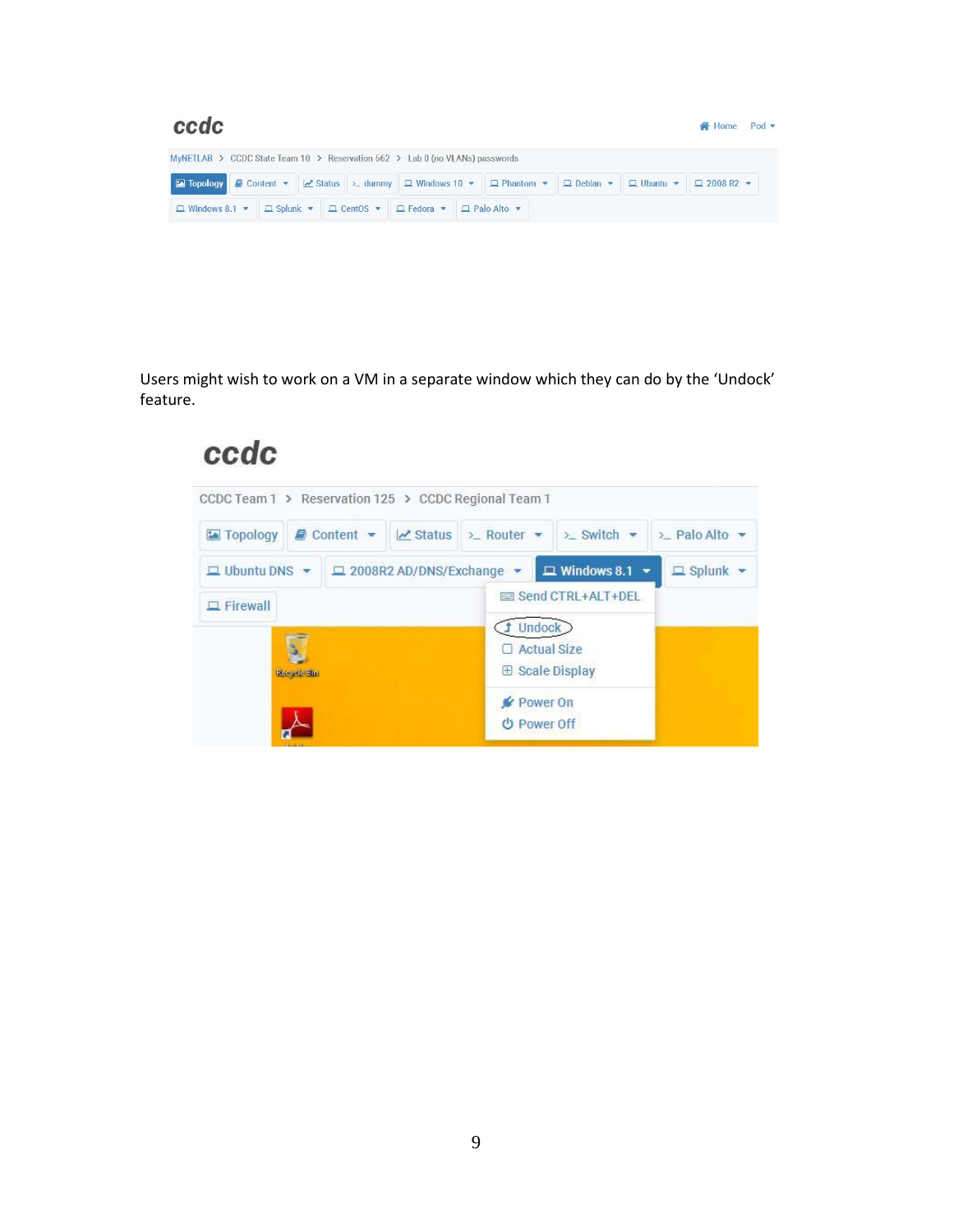#### <span id="page-9-0"></span>**Schedule - Times are CST**

| February 8, 2020     | Minnesota CCDC Qualifier                                             |
|----------------------|----------------------------------------------------------------------|
| 9am                  | Teams arrive at their competition rooms                              |
|                      | Welcome Inject Released; teams login to ccdcadmin1.morainevalley.edu |
| $9:30$ am            | Drop Flag – competition stadium access inject released               |
| 9:30am-4:00pm        | <b>Active Scoring</b>                                                |
| $4:00 - 5 \text{pm}$ | Closing Dialogue & Wrap-up                                           |

#### <span id="page-9-1"></span>**Systems**

- 1. Each team will start the competition with identically configured systems.
- 2. Teams may not add or remove any computer, printer, or networking device from the designated competition area.
- 3. This document provides the overall system architecture, network configuration, and initial set-up of the competition.
- 4. Teams should not assume any competition system is properly functioning or secure.
- 5. Throughout the competition, Green Team and White Team members will occasionally need access to a team's systems for scoring, troubleshooting, etc. Teams must allow Green Team and White Team member access when requested.
- 6. Network traffic generators may be used throughout the competition to generate traffic on each team's network. Traffic generators may generate typical user traffic as well as suspicious or potentially malicious traffic from random source IP addresses throughout the competition.
- 7. Teams must maintain specific services on the "public" IP addresses assigned to their team and stipulated by this document. Moving services from one public IP to another is not permitted unless directed to do so by an inject. Likewise, teams are not permitted to change the internal addressing or VLAN scheme of the competition network unless directed to do so by an inject.
- 8. Teams may re-task servers, moving a service from one server to another as long as the outside "public" IP address of the service remains the same. It is the responsibility of the team to understand all the particulars of scoring a service when doing so.
- 9. Teams are not permitted to alter the system names or IP address of their assigned systems unless directed by an inject; this may affect the results of the scoring mechanism.
- 10. In the event of system lock or failure, teams will be able to perform a cold boot from within the administration console of the remote system. This will not reset any system to its initial starting configuration. Teams do not have the ability to revert/snapshot/scrub a VM, nor will Tech Support scrub a device. **There are no scrubs for the Qualification CCDC.**
- 11. Systems designated as user workstations within the competition network are to be treated as user workstations and may not be re-tasked for any other purpose by teams.
- 12. Teams may not modify the hardware configurations of workstations used to access the competition network.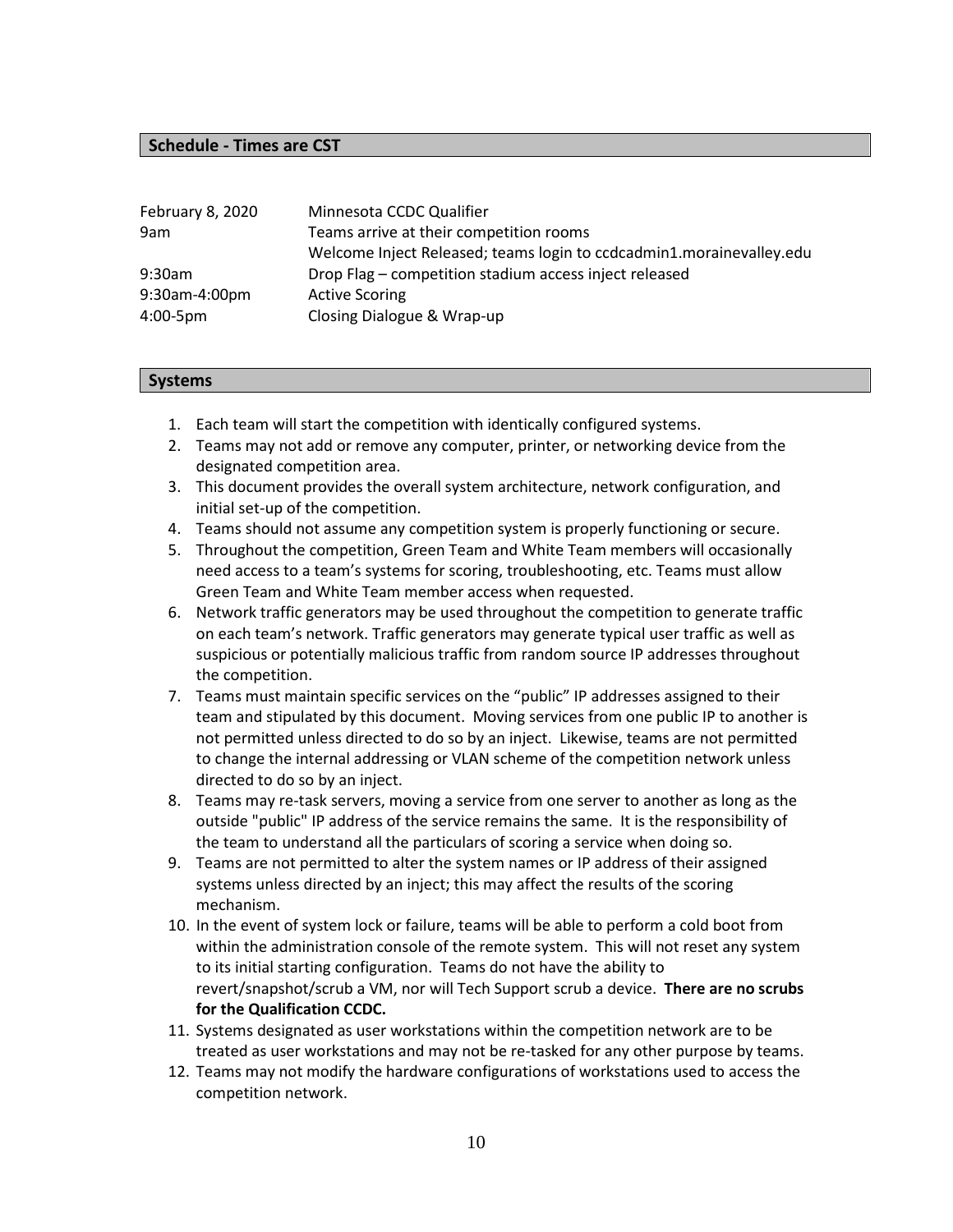13. Servers and networking equipment may be re-tasked or reconfigured as needed.

#### <span id="page-10-0"></span>**Competition Rules: Acknowledgement & Agreement**

Competition rules are applicable to all participants of the MWCCDQC. They provide structure for the makeup of student teams, permitted actions during competition play, guidelines for scoring, and contingencies for handling disputes. They also document expectations for appropriate conduct during the entire time participants are guests at a host site, or are competing from their academic institution. Team advisors and all student participants are expected to know and follow all CCDC rules and guidelines. Access to the competition stadium environment implies their acknowledgement of competition rules and their commitment to abide by them.

Team advisors and team captains are responsible for deploying the competition rules to the remaining members of their team. Host sites reserve the right to stipulate additional rules conforming to local policies and guidelines.

#### <span id="page-10-1"></span>**Competition Rules: Student Teams**

- 1. Each team will consist of up to no more than eight members. All team advisors have been informed of and will adhere to all national rules. See [www.nationalccdc.org](http://www.nationalccdc.org/)
- 2. Each team may have no more than two graduate students as team members.
- 3. Each team may have one advisor present during the entire competition this may be a faculty/staff member or an administrator. Institutions may also send additional faculty representatives with the approval of the Competition Manager. Team advisors and faculty representatives may not assist or advise the team during the competition. Team advisors and faculty representatives may not be involved in any scoring or decisions that involve a participating institution or Blue Team.
- 4. All team members, the team advisor, and all faculty representatives may be issued badges identifying team affiliation. If issued, they must be worn at all times during competition hours.
- 5. Each team will designate a Team Captain for the duration of the competition to act as the team liaison between the competition staff and the teams before and during the competition.
- 6. If the member of a qualifying team is unable to attend the national competition, that team may substitute another student in their place from the submitted roster.

#### <span id="page-10-2"></span>**Competition Rules: Professional Conduct**

- 1. All participants are expected to behave professionally at all times they are visiting the host site, or competing from a remote site, and at all preparation meetings.
- 2. Host site/ local site policies and rules apply throughout the competition.
- 3. All Cyber Defense Competitions are alcohol free events. No drinking is permitted at any time during the competition.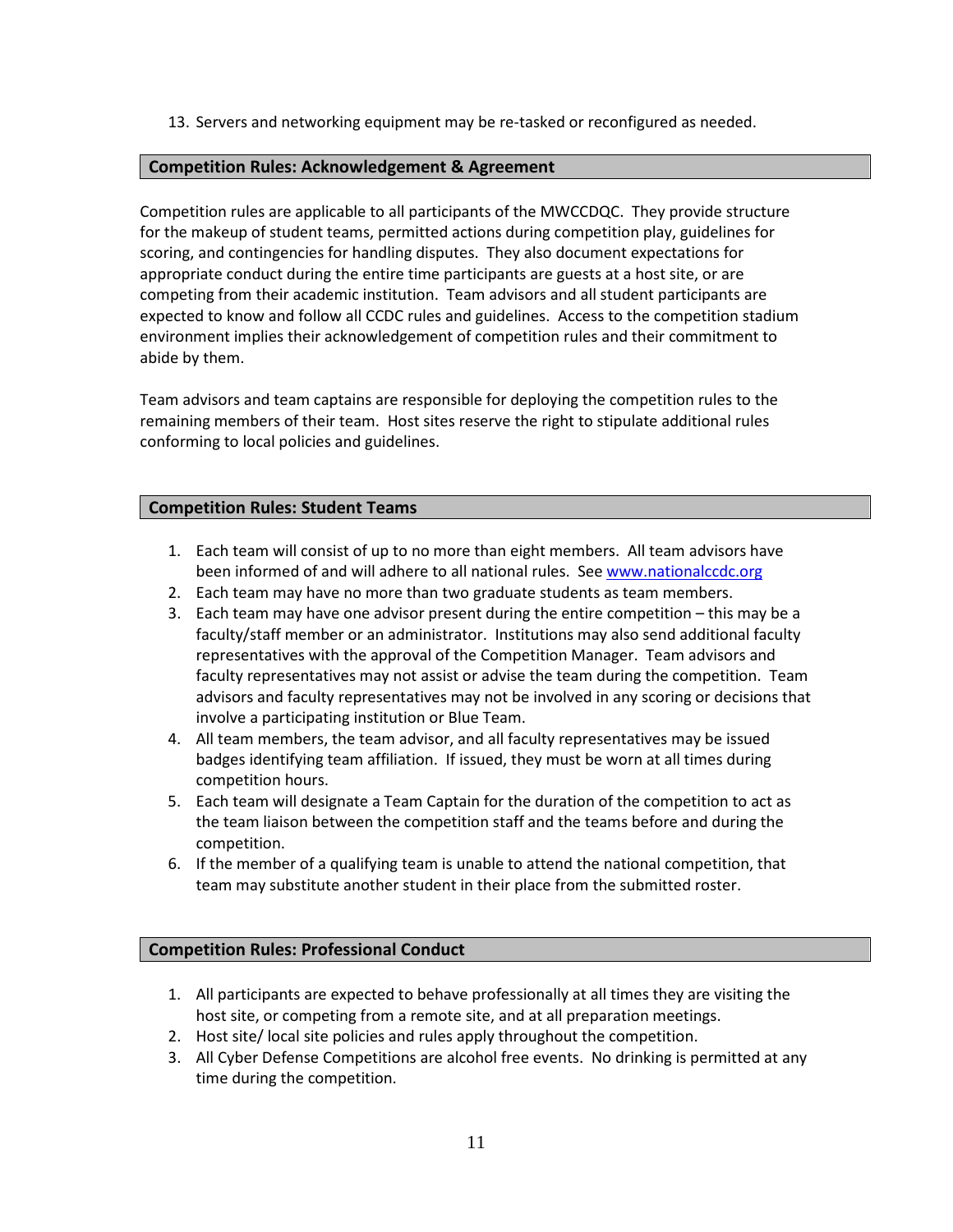- 4. Activities such as swearing, consumption of alcohol or illegal drugs, disrespect, unruly behavior, sexual harassment, improper physical contact, becoming argumentative, or willful physical damage have no place at the competition.
- 5. In the event of unprofessional conduct, student team members and their advisor will meet with Gold Team members upon request. The consequence of unprofessional conduct will be determined by the Site Administrator with the recommendation of the Gold Team. This may be a warning, point penalty, disqualification, or expulsion from the campus.
- 6. The Site Administrator or a Gold Team member from CSSIA reserves the right to disqualify an offender from participation in future competitions.

#### <span id="page-11-0"></span>**Competition Rules: Competition Play**

- 1. During the competition team members are forbidden from entering or attempting to enter another team's competition workspace, room, or competition network. They are also forbidden from accessing another Team network, either through their competition network, or by remote access to another team.
- 2. All requests for items such as software, service checks, system resets, and service requests must be submitted to the White Team. Requests must clearly show the requesting team (do not identify your institution) , action or item requested, and date/time requested. Remote site judges may facilitate this function, or requests may be made via the ISE/Team Portal.
- 3. Teams must compete without outside assistance from non-team members which includes team advisors and sponsors. All private communications (calls, emails, chat, directed emails, forum postings, conversations, requests for assistance, etc.) with nonteam members are forbidden and are grounds for disqualification.
- 4. No PDAs, memory sticks, CD-ROMs, electronic media, or other similar electronic devices are allowed in the room during the competition unless specifically authorized by the White Team in advance. All cellular calls must be made and received outside of team rooms. Any violation of these rules will result in disqualification of the team member and a penalty assigned to the appropriate team.
- 5. Teams may not bring any computer, tablets, PDA, or wireless device into the competition area. MP3 players with headphones will be allowed in the competition area provided they are not connected to any system or computer in the competition area.
- 6. Printed reference materials (books, magazines, checklists) are permitted in competition areas and teams may bring printed reference materials to the competition.
- 7. Team sponsors and observers are not competitors and are prohibited from directly assisting any competitor through direct advice, suggestions, or hands-on assistance. Any team sponsor or observers found assisting a team will be asked to leave the competition area for the duration of the competition and a point penalty will be assessed against the team.
- 8. An unbiased Red Team will probe, scan, and attempt to penetrate or disrupt each team's operations throughout the competition.
- 9. Team members will not initiate any contact with members of the Red Team during the hours of live competition. Team members are free to contact Red Team members, White Team members, other competitors, etc. outside of competition hours.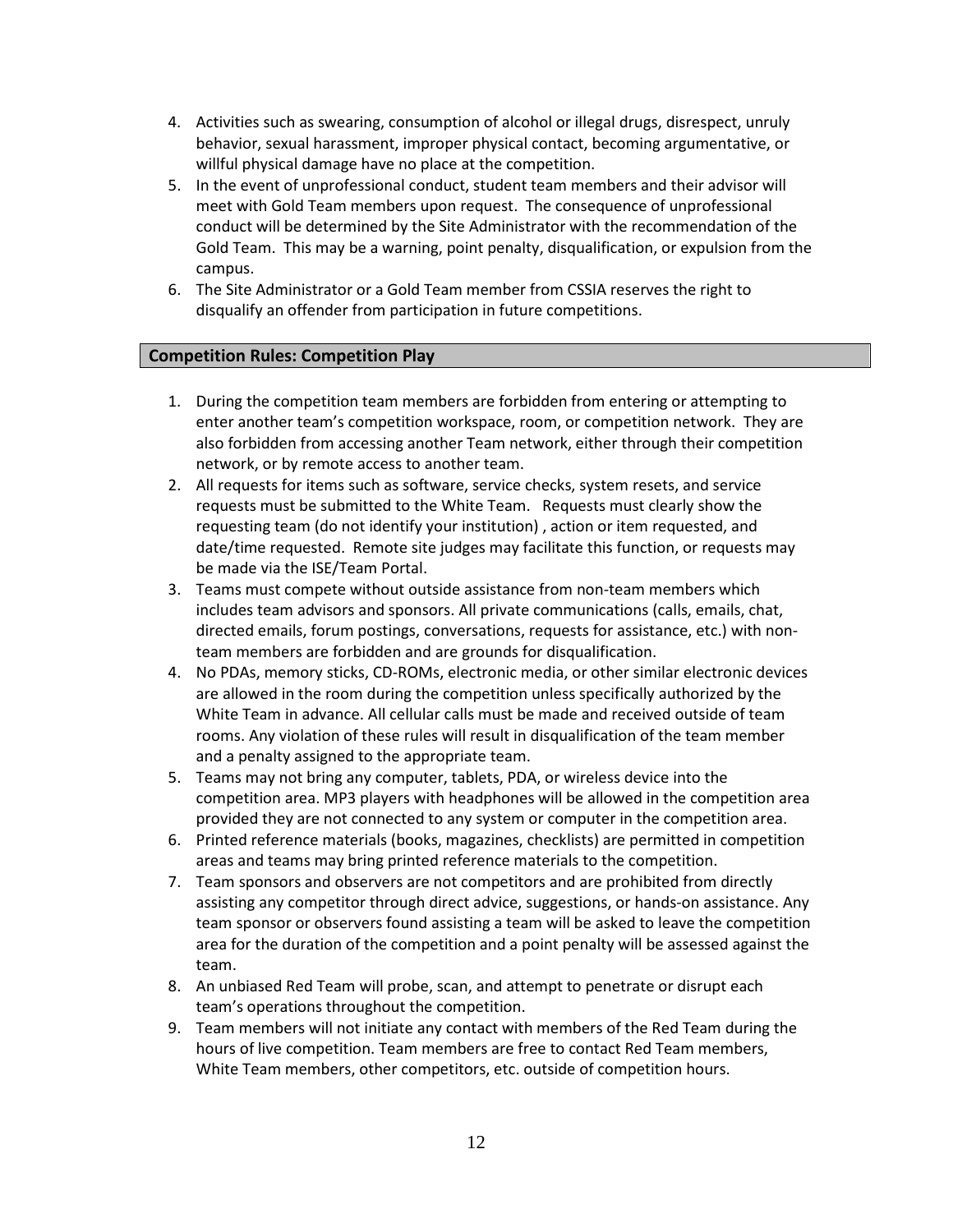- 10. Only Blue Team, White Team or Gold Team members will be allowed in any Blue Team competition room. On occasion, White Team or Gold Team members may escort individuals (VIPs, press, etc.) through the competition area including team rooms. Guest visits must be approved by the Competition Director and are not encouraged as it may distract the Blue Team members during their activities.
- 11. White, Gold, or Green Team members will be allowed in competition areas outside of competition hours.
- 12. Teams are free to examine their own systems but no offensive activity against other teams, the White Team, or the Red Team will be tolerated. This includes port scans, unauthorized connection attempts, vulnerability scans, etc. Any team performing offensive activity against other teams, the White Team, the Red Team, or any global asset will be immediately disqualified from the competition. If there are any questions or concerns during the competition about whether or not specific actions can be considered offensive in nature contact the White Team before performing those actions.
- 13. Blue Team members may change passwords for administrator and user level accounts. Changes to passwords must be communicated according to the White Team guidelines. It is the responsibility of the Blue Team to understand how scoring may be impacted by changing passwords.
- 14. Blue Team members should maintain ICMP on all competition devices and systems, except the Core port of the Palo Alto VM. Teams are allowed to use active response mechanisms such as TCP resets when responding to suspicious/malicious activity. Any active mechanisms that interfere with the functionality of the scoring engine or manual scoring checks are exclusively the responsibility of the teams. Any firewall rule, IDS, IPS, or defensive action that interferes with the functionality of the scoring engine or manual scoring checks are exclusively the responsibility of the teams.
- 15. Each Blue Team will be provided with the same objectives and tasks.
- 16. Each Blue Team will be given the same inject scenario at the same time during the course of the competition.
- 17. The White Team is responsible for implementing the scenario events, refereeing, team scoring and tabulation.
- 18. Scoring will be based on keeping required services up, controlling/preventing unauthorized access, and completing business tasks in timely manner that will be provided throughout the competition
- 19. Scores for inject completion and incident reports will be maintained by the White Team, and will not be shared with Blue Team members. Faculty advisors may receive debriefing at the end of the competition. Running totals and comparisons to others teams will not be provided during the competition.
- 20. If a scenario or event arises that may negatively impact the integrity or fairness of any aspect of the competition that was not previously anticipated, it is the final decision and discretion of the Chief Judge to make adjustments in scores, or deploy new policies.

#### <span id="page-12-0"></span>**Competition Rules: Internet Usage**

1. Competition systems will have access to the Internet for the purposes of research and downloading patches. Internet activity will be monitored and any team member viewing inappropriate or unauthorized content will be immediately disqualified from the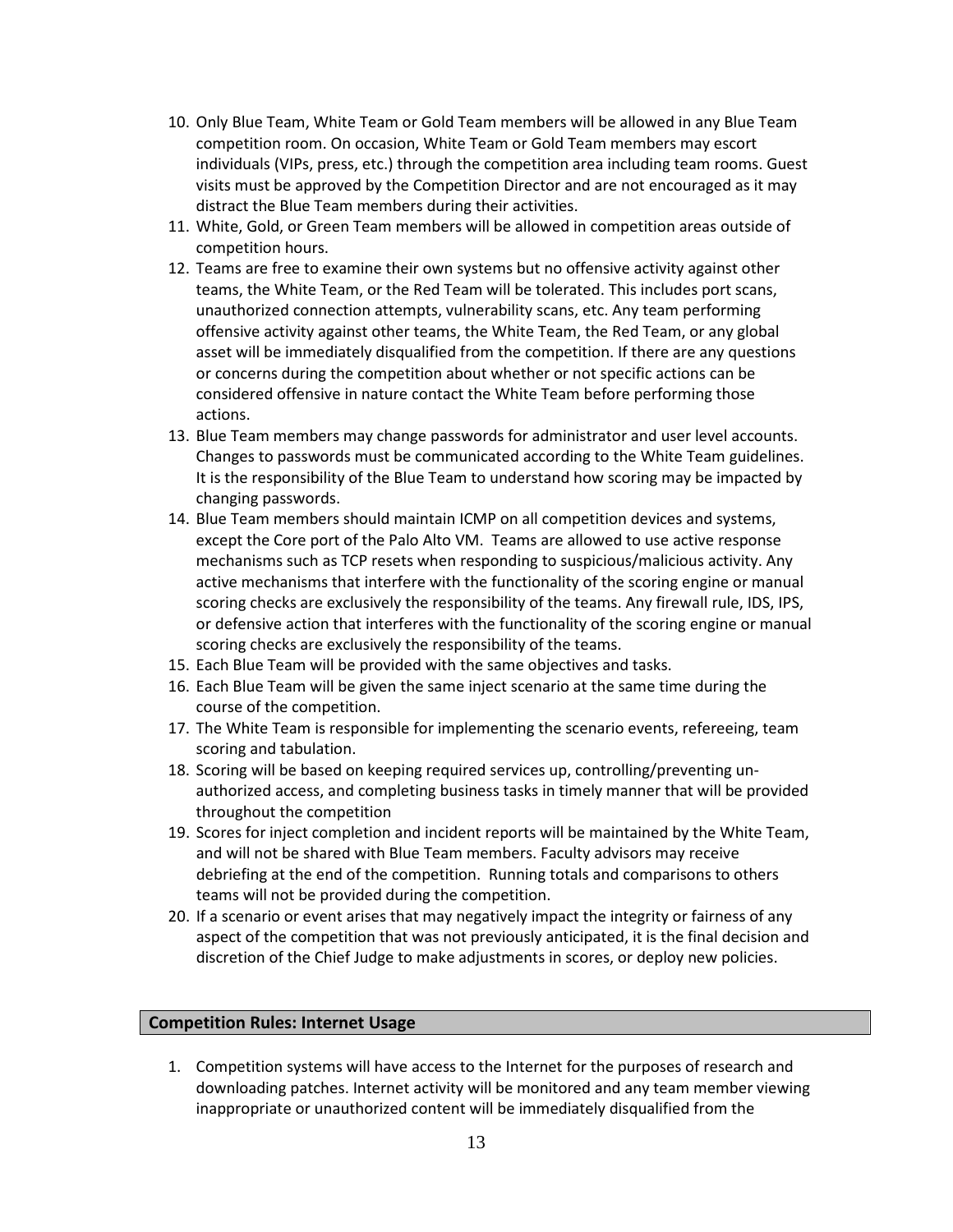competition. This includes direct contact with outside sources through AIM/chat/email or any other non-public services. For the purposes of this competition inappropriate content includes pornography or explicit materials, pirated media files or software, sites containing key generators and pirated software, etc. If there are any questions or concerns during the competition about whether or not specific materials are unauthorized contact the White Team immediately.

- 2. Internet resources such as FAQs, how-to's, existing forums and responses, and company websites are completely valid for competition use provided there is no fee required to access those resources and access to those resources has not been granted based on a previous purchase or fee. Only resources that could reasonably be available to all teams are permitted. Teams may not use any external, private electronic staging area or FTP site for patches, software, etc. during the competition. All Internet resources used during the competition must be freely available to all other teams.
- 3. Public sites such as Security Focus or Packetstorm are acceptable. Only public resources that every team could access if they chose to are permitted. No peer to peer or distributed file sharing clients or servers are permitted on competition networks.
- 4. All network activity that takes place on the competition network may be logged and is subject to release. Competition officials are not responsible for the security of any personal information, including login credentials that competitors place on the competition network.

#### <span id="page-13-0"></span>**Competition Rules: Scoring**

- 1. Scoring will be based on keeping required services up, controlling/preventing unauthorized access, mitigating vulnerabilities, and completing business tasks that will be provided throughout the competition. Teams accumulate points by successfully completing injects, maintaining services, and by submitting incident reports. Teams lose points by violating service level agreements, usage of recovery services, and successful penetrations by the Red Team.
- 2. Scores will be maintained by the White Team. Individual tracking of services will be available to respective teams during the competition. Blue Team members should use available service tracking reports and internal testing to assess the integrity of their network. Blue Team members should refrain from making direct requests to the White Team for routine service verification.
- 3. Any team action that interrupts the scoring system is exclusively the fault of that team and will result in a lower score. Should any question arise about specific scripts or how they are functioning, the Team Captain should immediately contact the competition officials to address the issue.
- 4. Any team that tampers with or interferes with the scoring or operations of another team's systems will be disqualified.
- 5. Teams are required to provide incident reports for each Red Team incident they detect. Incident reports can be completed as needed throughout the competition and submitted to the White Team. Incident reports must contain a description of what occurred (including source and destination IP addresses, timelines of activity, passwords cracked, etc), a discussion of what was affected, and a remediation plan. The White Team will assess scores for incident report submission based on clarity, thoroughness,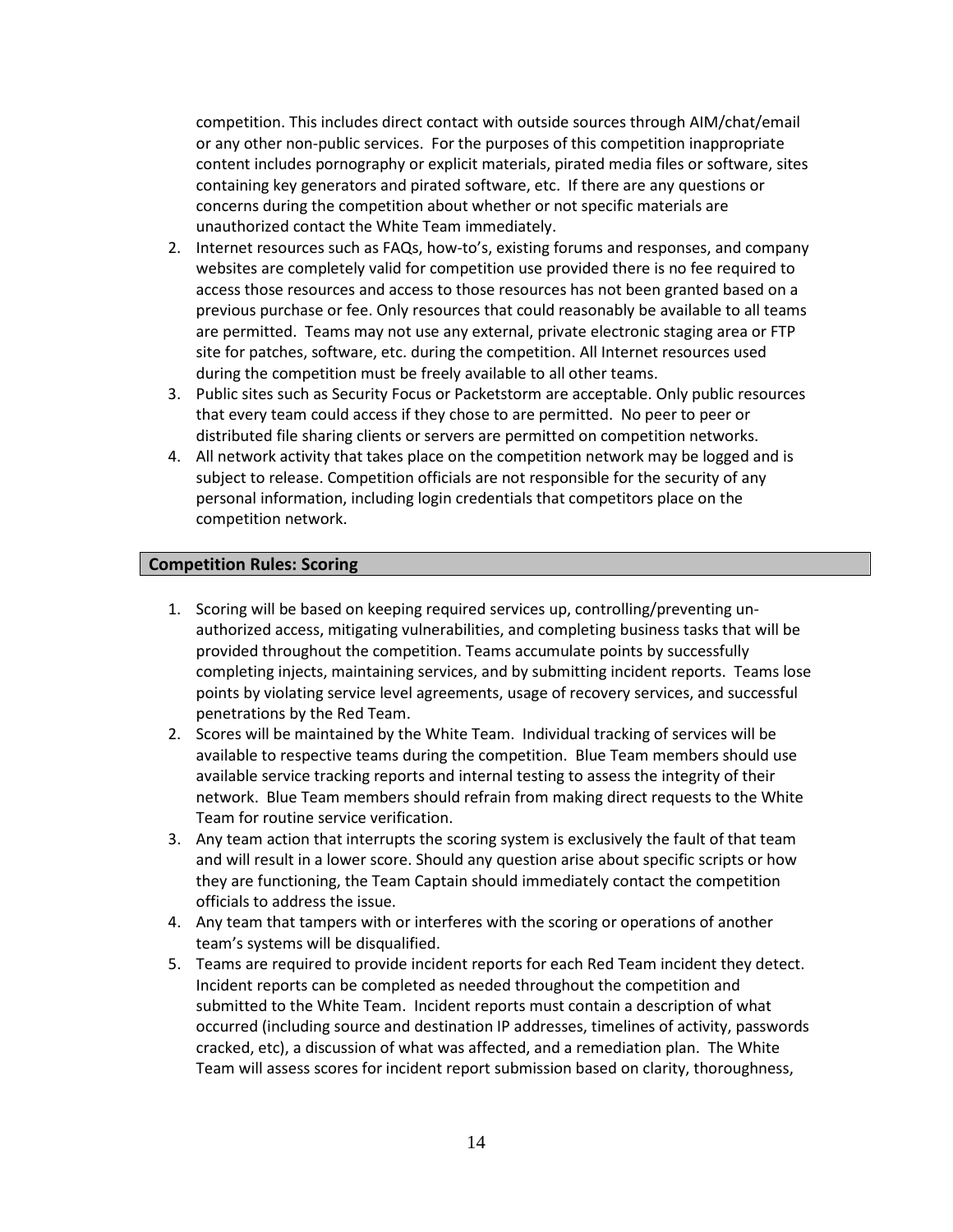and accuracy. The White Team may also, at their discretion, assess negative scores for frivolous, unnecessary, or excessive communication.

6. The winner will be based on the highest score obtained during the competition. Point values are broken down as follows:

| 35-50% | Functional services uptime as measured by scoring engine                                                                                       |
|--------|------------------------------------------------------------------------------------------------------------------------------------------------|
| 35-50% | Successful completion of inject scenarios will result in varying points,<br>depending upon the importance or complexity of the inject scenario |
| 10-20% | Incident Response and Red Team Assessment                                                                                                      |

Precise percentage breakdown will be determined by the White Team.

#### <span id="page-14-0"></span>**Functional Services**

Certain services are expected to be operational at all times or as specified throughout the competition. In addition to being up and accepting connections, the services must be functional and serve the intended business purpose. At random intervals, certain services will be tested for function and content where appropriate. Precise services to be scored are configured by the scoring management team, but will be delineated via the ISE/Team Portal.

#### **HTTP**

A request for a specific web page will be made. Once the request is made, the result will be stored in a file and compared to the expected result. The returned page must match the expected content for points to be awarded.

#### **HTTPS**

A request for a page over SSL will be made. Again, the request will be made, the result stored in a file, and the result compared to the expected result. The returned page needs to match the expected file for points to be awarded.

#### **SMTP**

Email will be sent and received through a valid email account via SMTP. This will simulate an employee in the field using their email. Each successful test of email functionality will be awarded points.

#### **POP3**

POP3 connections will be performed against the system using usernames from Active Directory. Once connected a series of commands will be run and the output examined. Correct responses will be awarded points.

#### **DNS**

DNS lookups will be performed against the DNS server. Each successfully served request will be awarded points.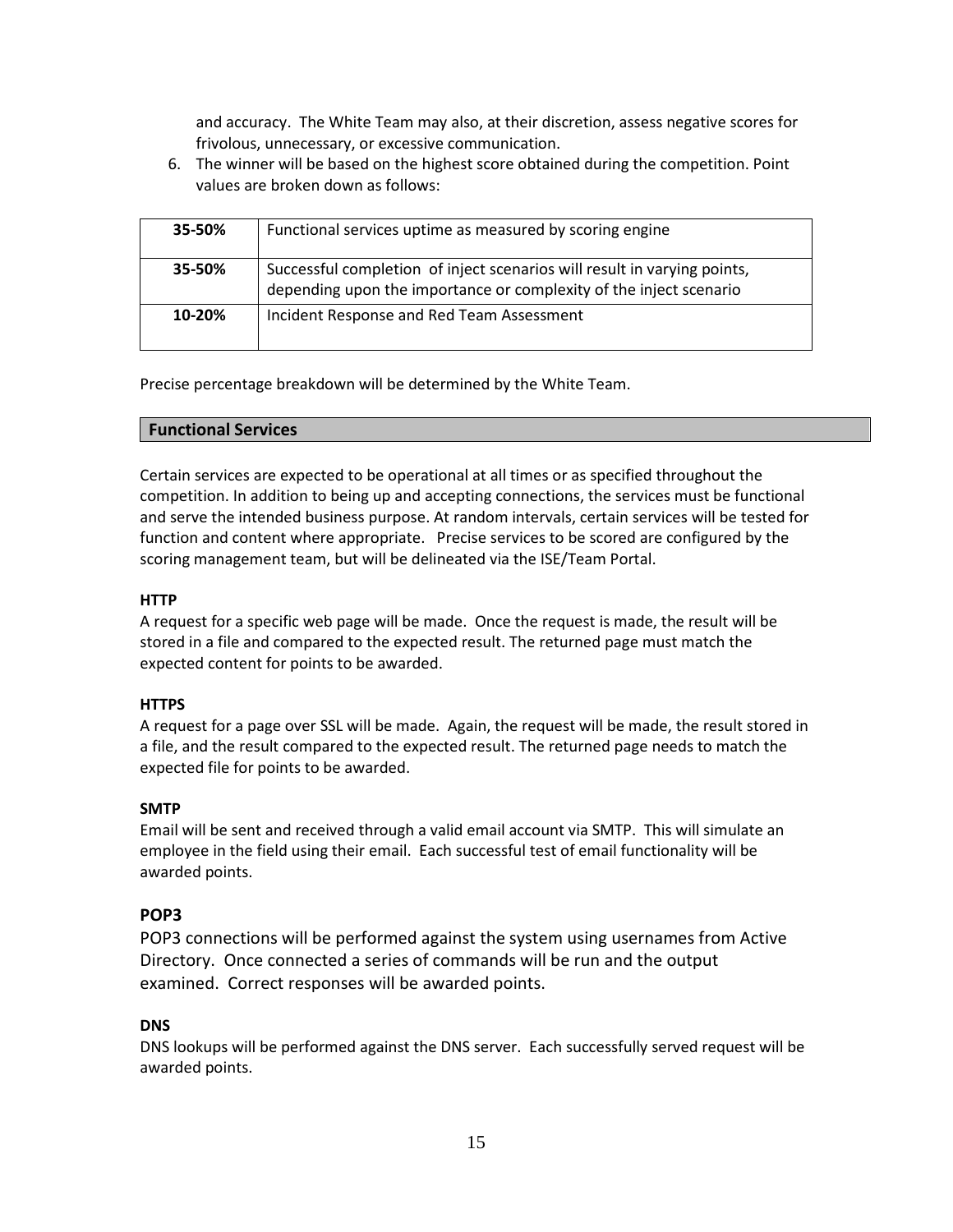#### <span id="page-15-0"></span>**Business Tasks**

Throughout the competition, each team will be presented with identical business tasks. Points will be awarded based upon successful completion of each business task. Tasks will vary in nature and points will be weighted based upon the difficulty and time sensitivity of the assignment. Tasks may contain multiple parts with point values assigned to each specific part of the tasking. Each business task may have an indication of relative importance or value assigned and a specific time period in which the assignment must be completed. Business tasks may involve modification or addition of services.

#### <span id="page-15-1"></span>**Questions and Disputes**

- 1. Team captains are encouraged to work with the local site judge and contest staff to resolve any questions or disputes regarding the rules of the competition or scoring methods before the competition begins. Protests by any team will be presented by the Team Captain to the competition officials as soon as possible. Competition Gold Team officials will be the final arbitrators for any protests or questions arising before, during, or after the competition and rulings by the competition officials are final.
- 2. In the event of an individual disqualification, that team member must leave the competition area immediately upon notification of disqualification and must not reenter the competition area at any time. Disqualified individuals are also ineligible for individual awards or team trophies.
- 3. In the event of a team disqualification, the entire team must leave the competition area immediately upon notice of disqualification and is ineligible for any individual or team award.

#### <span id="page-15-2"></span>**Aftermath**

Members of CSSIA, Gold, White, Red, and Green Teams strive to make the RMCCDQC enriching experiences. All management and administrative teams are open to feedback and suggestions for improvement after the completion of the competition. This may include areas of concern or dissatisfaction.

Whether feedback is positive or negative, participants are forbidden from publishing, posting on the internet, or publicly communicating details of the competition other than what is available at www.cssia.org. They are also forbidden from publishing, posting on the internet, or publicly communicating assessments of the State CCDC, nor assessments of the performance of any team, nor speculations concerning different possible outcomes. Institutions that fail to adhere to this rule may be refused participation in future competitions.

Institutions may publish, post on the internet, or publicly communicate news stories of a general nature about the RMCCDQC, and may also enumerate participating teams and winners.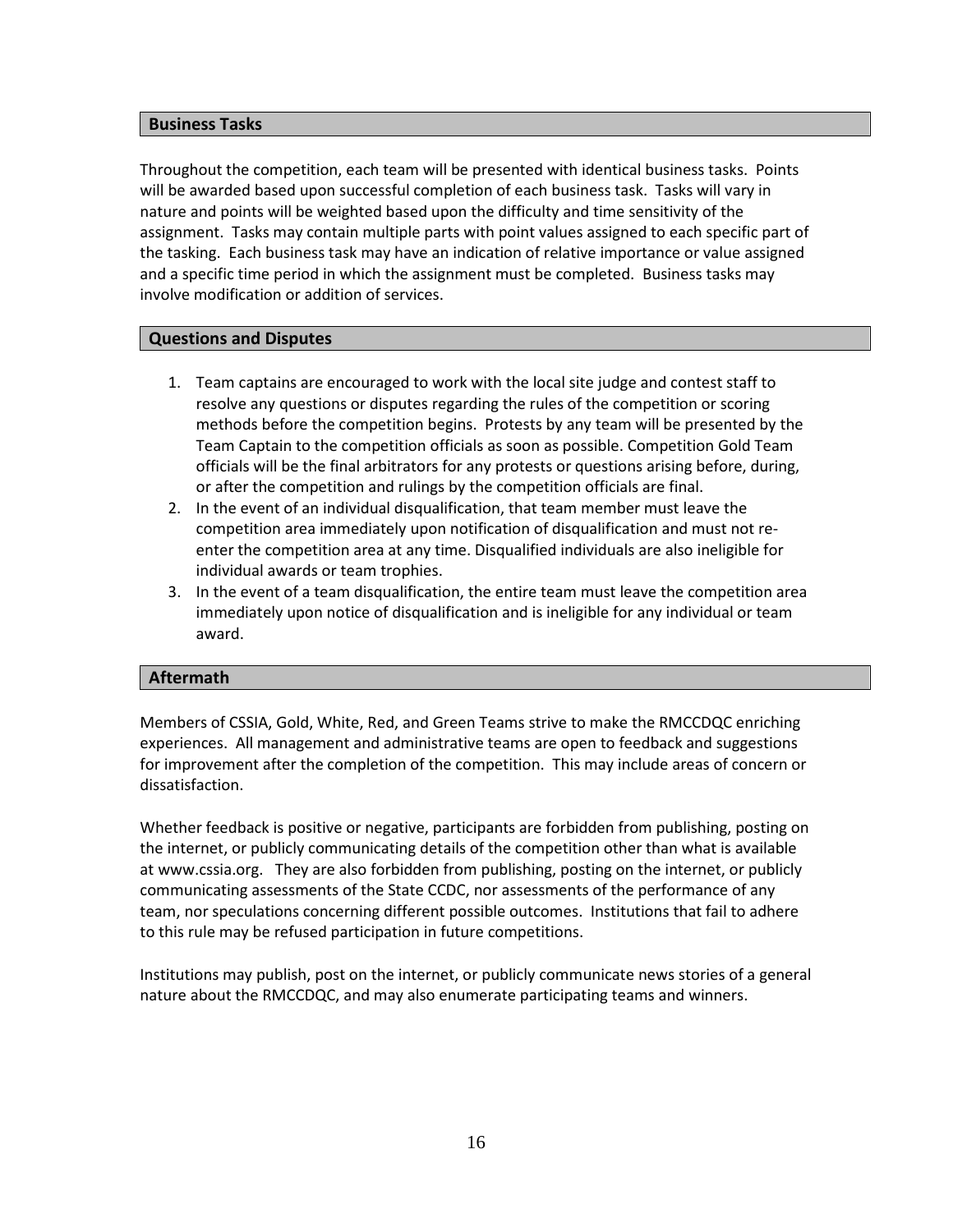<span id="page-16-0"></span>

- Teams have access to 10 VMs 7 serves, 2 workstations, and the Palo Alto firewall.
- **There is no IOT device for qualification CCDC, except for Illinois**
- All servers, workstations, and Palo Alto firewall are virtual machines under the management of NETLAB<sup>+™</sup> VE.
- Teams do not have access to the underlying layer 2 switch.
- The firewall shown in the topology is a Palo Alto VM, version 8.0.0, which is licensed by Palo Alto.

You can access the Palo Alto VM either directly, which yields a command window, or via a browser 172.20.242.150 from any of the User LAN VMs. The PA user/password are,

admin/changeme Janice says: *is this correct or do I need to change something here?*

Note that this is different from the default username/password that you may have used in an MSEC+ pod.

• Each team has the following Palo Alto internal addresses: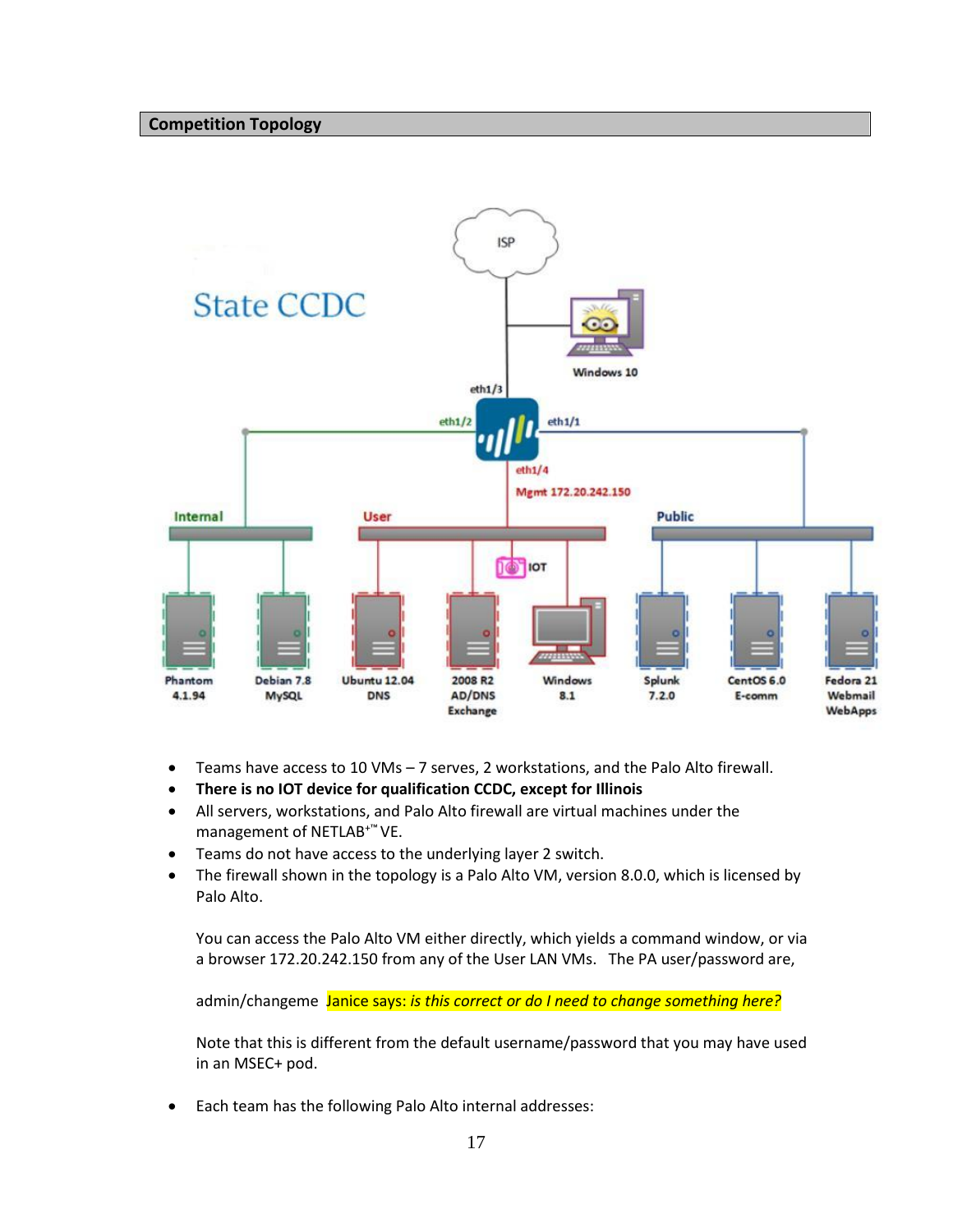| Internal, $e1/2$ | 172.20.240.254/24 |
|------------------|-------------------|
| User, $e1/4$     | 172.20.242.254/24 |
| Public, e1/1     | 172.20.241.254/24 |

• Core IP addresses are the following:

|                | Palo Alto e1/3   | Core connection to |                  |
|----------------|------------------|--------------------|------------------|
| Team           | Outbound to Core | Palo Alto          | "Public" IP pool |
| $\mathbf{1}$   | 172.31.21.2/29   | 172.31.21.1        | 172.25.21.0/24   |
| $\overline{2}$ | 172.31.22.2/29   | 172.31.22.1        | 172.25.22.0/24   |
| 3              | 172.31.23.2/29   | 172.31.23.1        | 172.25.23.0/24   |
| 4              | 172.31.24.2/29   | 172.31.24.1        | 172.25.24.0/24   |
| 5              | 172.31.25.2/29   | 172.31.25.1        | 172.25.25.0/24   |
| 6              | 172.31.26.2/29   | 172.31.26.1        | 172.25.26.0/24   |
| $\overline{7}$ | 172.31.27.2/29   | 172.31.27.1        | 172.25.27.0/24   |
| 8              | 172.31.28.2/29   | 172.31.28.1        | 172.25.28.0/24   |
| 9              | 172.31.29.2/29   | 172.31.29.1        | 172.25.29.0/24   |
| 10             | 172.31.30.2/29   | 172.31.30.1        | 172.25.30.0/24   |
| 11             | 172.31.31.2/29   | 172.31.31.1        | 172.25.31.0/24   |
| 12             | 172.31.32.2/29   | 172.31.32.1        | 172.25.32.0/24   |
| 13             | 172.31.33.2/29   | 172.31.33.1        | 172.25.33.0/24   |
| 14             | 172.31.34.2/29   | 172.31.34.1        | 172.25.34.0/24   |
| 15             | 172.31.35.2/29   | 172.31.35.1        | 172.25.35.0/24   |
| 16             | 172.31.36.2/29   | 172.31.36.1        | 172.25.36.0/24   |
| 17             | 172.31.37.2/29   | 172.31.37.1        | 172.25.37.0/24   |
| 18             | 172.31.38.2/29   | 172.31.38.1        | 172.25.38.0/24   |
| 19             | 172.31.39.2/29   | 172.31.39.1        | 172.25.39.0/24   |
| 20             | 172.31.40.2/29   | 172.31.40.1        | 172.25.40.0/24   |

• VM data are as follows:

|                  | Version    | IP            | Username               | Password                   |  |
|------------------|------------|---------------|------------------------|----------------------------|--|
| <b>INTERNAL</b>  |            |               |                        |                            |  |
| Phantom          | 4.1.94     | 172.20.240.10 | root<br>admin (Web UI) | Password123<br>Password123 |  |
|                  | Debian 7.8 |               | root                   | !Password123               |  |
| Debian 7.8 MySQL |            | 172.20.240.20 | sysadmin               | Password123                |  |

**USER** 

| Ubunbtu 12.04 DNS       | Ubunbtu 12.04       | 172.20.242.10  | sysadmin       | !Password123 |  |  |  |
|-------------------------|---------------------|----------------|----------------|--------------|--|--|--|
| 2008 R2 AD/DNS/Exchange | 2008 R <sub>2</sub> | 172.20.242.200 | ladministrator | !Password234 |  |  |  |
| Windows 8.1             | Windows 8.1         | 172.20.242.100 | binddn         | !Password123 |  |  |  |

#### **PUBLIC**

| Splunk                    | 7.2.0                 | 172.20.241.20    | root<br>admin (Web UI) | changemenow<br>changeme |
|---------------------------|-----------------------|------------------|------------------------|-------------------------|
| CentOS 6.0 E-comm         | CentOS <sub>6.0</sub> | 172.20.241.30    | root                   | !Password123            |
| Fedora 21 Webmail/WebApps | Fedora 21             | 172, 20, 241, 40 | root                   | !Password123            |
|                           |                       |                  |                        |                         |
| Palo Alto                 | <b>PAN OS 8.0.0</b>   | 172.20.242.150   | admin                  | changeme                |
| Windows 10                | Windows 10            | 172.31.xx.5      | minion                 | kingbob                 |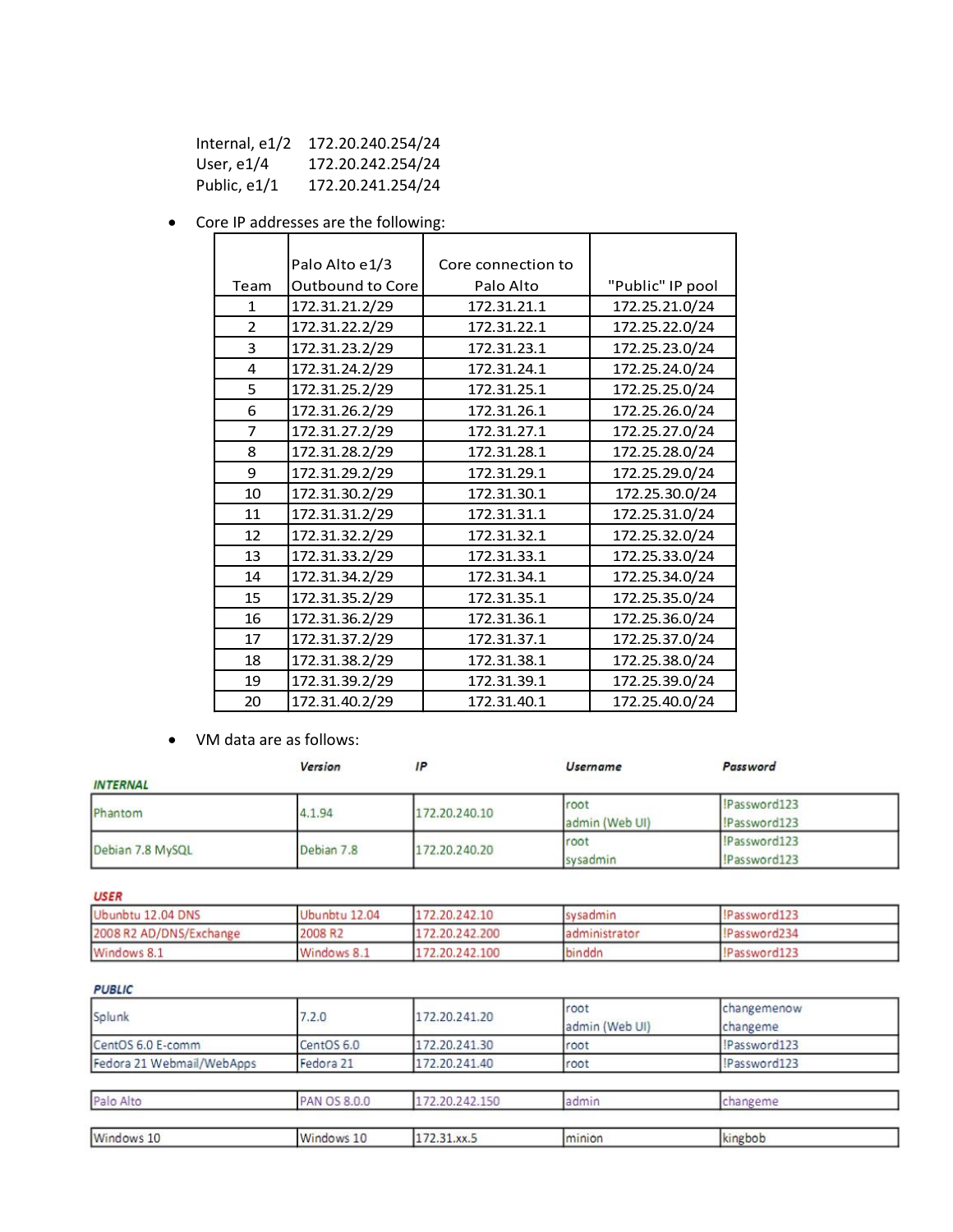This table is accessible on the topology tab of NETLAB+™ VE, via the "Content" upper left.

Specific NAT translations are as follows:

| <b>INTERNAL</b>                      | Local IP       | 'Public' IP        |
|--------------------------------------|----------------|--------------------|
| Phantom                              | 172.20.240.10  | 172.25.20+team#.97 |
| Debian MySQL                         | 172.20.240.20  | 172.25.20+team#.20 |
|                                      |                |                    |
| <b>USER</b>                          |                |                    |
| <b>Ubuntu DNS</b>                    | 172.20.242.10  | 172.25.20+team#.23 |
| 2008 R2 AD/DNS/Exchange              | 172.20.242.200 | 172.25.20+team#.27 |
| Windows 8.1                          | 172.20.242.100 | dynamic            |
|                                      |                |                    |
| <b>PUBLIC</b>                        |                |                    |
| Splunk                               | 172.20.241.20  | 172.25.20+team#.9  |
| CentOS E-Comm                        | 172.20.241.30  | 172.25.20+team#.11 |
| Fedora Webmail/WebApps 172.20.241.40 |                | 172.25.20+team#.39 |

- Teams should be attentive to monitor inject requests and notifications via the Team Portal/ISE.
- Red Team activity will be active throughout the event. At no time will the Red Team have access outside the Cyber Stadium perimeter. Neither will the Red Team be given direct access to any Team network directly via the NDG NETLAB+™ VE system.
- Each Blue Team network will be monitored by a scoring system operating within the remote network. An indication of services, as viewed by the indigenous scoring engine, will be made available to each Blue Team via the Team Portal/ISE.
- **While every effort is made to provide a stable and well defined competition topology, it is subject to change and /or modification as decided by the CCDC Competition Director.**